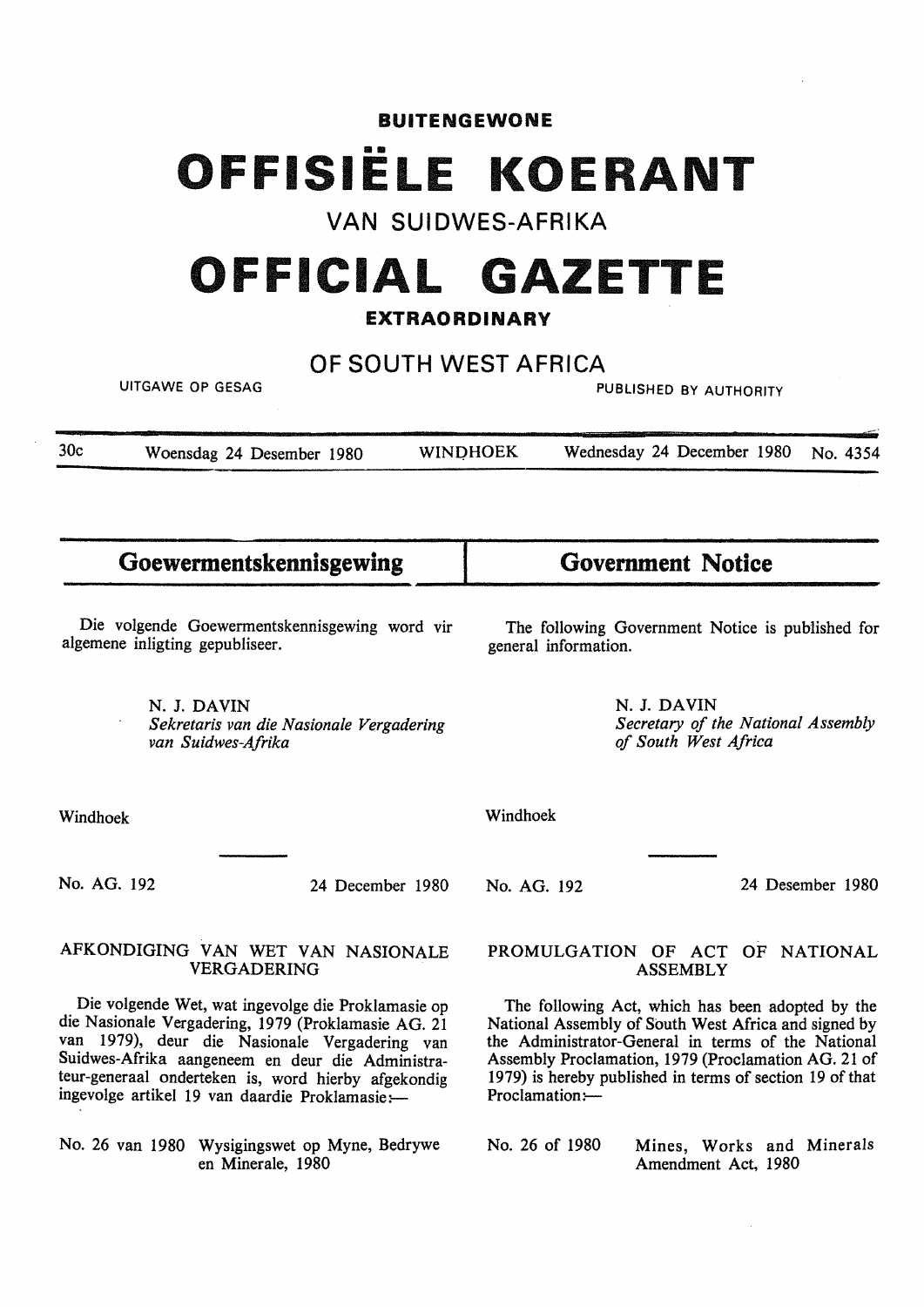#### Wet No. 26, 1980 **WYSIGINGSWET OP MYNE, BEDRYWE EN MINE-RALE, 1980**

*(Enge/se teks deur die Administrateur-generaal onderteken op 17 Desember 1980)* 

#### **WET**

**Tot wysiging van die Ordonnansie op Myne, Bedrywe en Minerale, 1968, ten einde die bepalings, wat voorsiening**  maak vir die onttrekking aan die afpenning van kleims van sekere gebiede en gunste van sekere persone, te **skrap; en om voorsiening te maak vir aangeleenthede wat daarmee in verband staan.** 

DAAR WORD BEPAAL deur die Nasionale Vergadering van Suidwes-Afrika, soos volg:

Wysiging van artikel 17 van Ordonnansie 20 van 1968, soos gewysig deur artikel I van Proklamasie R.89 van 1969 en artikel 2 van Wet 47 van 1972.

Wysiging van artikel 71 van Ordonnansie 20 van 1968, soos gewysig deur artikel 2 van Proklamasie AG. 57 van 1978.

1. Artikel 17 van die Ordonnansie op Myne, Bedrywe en Minerale, 1968 (hieronder die Ordonnansie genoem), word hierby gewysig deur subartikels (2), (3), (4), (5), (6) en (7) te skrap.

2. Artikel 71 van die Ordonnansie word hierby gewysig deur paragraaf (c) van subartikel (1) te skrap.

V oorbehoudc.

Kort titel.

 $\sim 100$ 

 $\chi_{\rm{max}}=0.5$ 

3. 'n Alleenreg om kleims af te pen of ander reg wat kragtens of uit hoofde van die Ordonnansie verleen of verkry is en wat by die inwerkingtreding van hierdie Wet van krag is, bly van krag asof artikels 1 en 2 nie ingevoer is nie.

4. Hierdie Wet beet die Wysigingswet op Myne, Bedrywe en Minerale, 1980.

 $\sim$   $_{\star}$